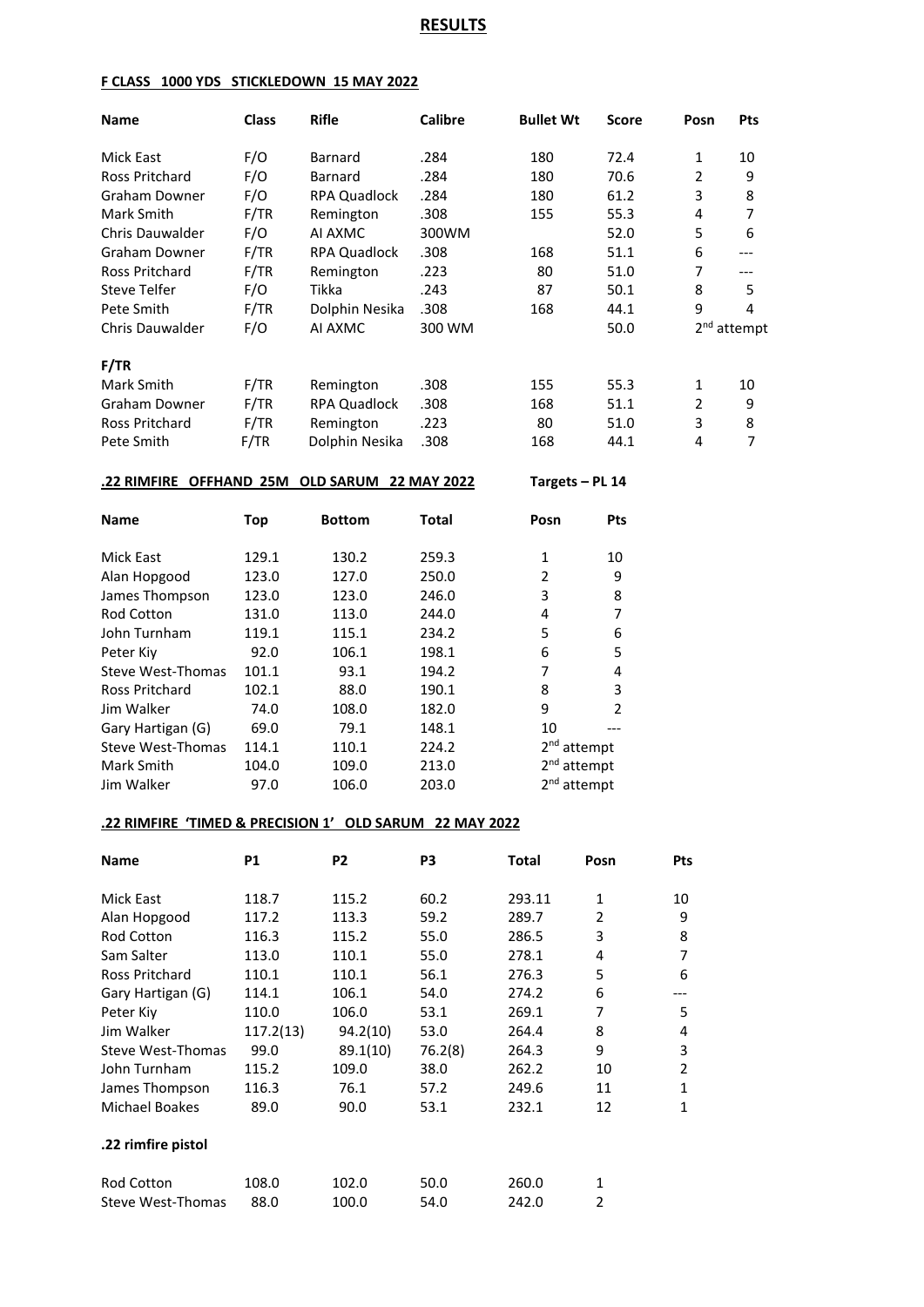### **.22 RIMFIRE BENCHREST GROUPING 25M OLD SARUM 22 MAY 2022 Semi-auto only.**

| Name              | <b>Rifle</b> | Ammo                      | Gp1   | Gp <sub>2</sub> | Gp3   | Gp4   | Agg     | Posn                    | <b>Pts</b> |
|-------------------|--------------|---------------------------|-------|-----------------|-------|-------|---------|-------------------------|------------|
| Mick East         | MOA 10/22    | SK Rifle Match            | 0.130 | 0.195           | 0.102 | 0.190 | 0.18150 |                         | 10         |
| Jim Walker        | Anschutz 54  | Eley Tenex                | 0.251 | 0.248           | 0.333 | 0.151 | 0.24575 | 2                       | --- *      |
| Ross Pritchard    | Ruger 10/22  |                           | 0.270 | 0.384           | 0.466 | 0.237 | 0.33925 | 3                       | 9          |
| Ivan Casey        | Anschutz 54  | CCI Blazer                | 0.393 | 0.520           | 0.612 | 0.524 | 0.51225 | 4                       | $---$ *    |
| Steve West-Thomas | Ruger 10/22  | <b>CCI Blazer</b>         | 0.480 | 0.525           | 0.615 | 0.517 | 0.53425 | 5                       | 8          |
| Mark Smith        | Ruger 10/22  | Federal                   | 1.108 | 1.726           | 0.972 | 1.556 | 1.34050 | 6                       | 7          |
| Gary Hartigan (G) | Ruger 10/22  | Federal                   | 1.275 | 1.292           | 2.000 | 1.476 | 1.51075 | 7                       |            |
| Mick East         | MOA 10/22    | <b>SK Pistol Match</b>    | 0.250 | 0.217           | 0.154 | 0.162 | 0.19575 | 2 <sup>nd</sup> attempt |            |
| Mick East         | MOA 10/22    | SK Pistol M Special 0.268 |       | 0.193           | 0.210 | 0.165 | 0.20900 | 3 <sup>rd</sup> attempt |            |

**\*** Bolt action rifles

### **BENCHREST GROUPING COMP 100YDS SHORT SIBERIA 29 MAY 2022**

| Name                            | <b>Rifle</b>           | Cal          | <b>Bullet Wt Gp1</b> |                | Gp <sub>2</sub> | Gp3            | Gp4            | Agg              | Posn |
|---------------------------------|------------------------|--------------|----------------------|----------------|-----------------|----------------|----------------|------------------|------|
| Steve Telfer                    | Sako A7                | .308         | 155                  | 1.276          | 1.378           | 1.712          | 1.076          | 1.3605           |      |
| Jim Walker<br>Steve West-Thomas | Remmy 700<br>Ruger M77 | .308<br>.308 | 155<br>150           | 1.738<br>3.400 | 1.490<br>2.813  | 1.086<br>2.428 | 2.185<br>1.638 | 1.6248<br>2.5698 |      |

#### **GALLERY RIFLE (CF) 'E LEAGUE' OLD SARUM 5 JUNE 2022**

| <b>Name</b>           | 25m   | 20 <sub>m</sub> | 15 <sub>m</sub> | Total    | Posn           | <b>Sights</b> |
|-----------------------|-------|-----------------|-----------------|----------|----------------|---------------|
| Mick East             | 195.5 | 200.10          | 200.15          | 595.30 * | 1              | Scope         |
| John Turnham          | 190.1 | 198.12          | 199.12          | 587.22 * | $\overline{2}$ | Iron          |
| Alan Hopgood          | 184.4 | 196.5           | 199.10          | 579.19   | 3              | Iron          |
| Rod Cotton            | 186.4 | 193.6           | 195.6           | 574.16   | 4              | Iron          |
| <b>Brian Biggs</b>    | 186.5 | 191.6           | 196.9           | 573.20   | 5              | Scope         |
| Simon East            | 191.9 | 189.9           | 190.17          | 570.35   | 6              | Scope         |
| Jim Walker            | 180.3 | 193.5           | 195.4           | 568.12   | 7              | Iron          |
| Steve West-Thomas     | 176.2 | 186.1           | 198.1           | 560.4    | 8              | Iron          |
| <b>Ross Pritchard</b> | 170.3 | 184.5           | 197.4           | 551.12   | 9              | Scope         |
| <b>Steve Monk</b>     | 166.0 | 177.1           | 197.8           | 540.9    | 10             | Iron          |
| Mike Boakes           | 158.0 | 166.1           | 185.2           | 509.3    | 11             | Iron          |
| <b>Iron Sights</b>    |       |                 |                 |          |                |               |
| John Turnham          | 190.1 | 198.12          | 199.12          | 587.22 * | 1              |               |
| Alan Hopgood          | 184.4 | 196.5           | 199.10          | 579.19   | 2              |               |
| <b>Rod Cotton</b>     | 186.4 | 193.6           | 195.6           | 574.16   | 3              |               |
| Jim Walker            | 180.3 | 193.5           | 195.4           | 568.12   | 4              |               |
| Steve West-Thomas     | 176.2 | 186.1           | 198.1           | 560.4    | 5              |               |
| <b>Steve Monk</b>     | 166.0 | 177.1           | 197.8           | 540.9    | 6              |               |
| <b>Mike Boakes</b>    | 158.0 | 166.1           | 185.2           | 509.3    | 7              |               |

**\*As this is a new competition, the scores in bold are new club records.**

```
.22 rimfire pistol
```

| Rod Cotton      | 157.1 | 189.0 | 181.2 | 527.3  | Iron    |
|-----------------|-------|-------|-------|--------|---------|
| Steve Monk      | 126.2 | 173.5 | 196.5 | 495.12 | Red Dot |
| Chris Dauwalder | 136.1 | 185.0 | 157.1 | 478.2  | Iron    |
| Mark Smith      | 138.1 | 159.1 | 131.0 | 428.2  | Red Dot |

## **.22 RIMFIRE PISTOL OFFHAND 25M OLD SARUM 5 JUNE 2022 Targets – PL 8**

| Name               | Top   | <b>Bottom</b> | Total | Posn | Make               | <b>Sights</b>  |
|--------------------|-------|---------------|-------|------|--------------------|----------------|
| Mick East          | 179.1 | 192.5         | 371.6 | 1    | GSG 1911           | Red Dot        |
| <b>Rod Cotton</b>  | 155.2 | 171.1         | 326.3 | 2    | GP K22+            | Iron           |
| Steve West-Thomas  | 163.2 | 147.0         | 310.2 | 3    | GSG 1911           | Red Dot        |
| Simon East         | 122.1 | 186.3         | 308.4 | 4    | <b>Ruger 10/22</b> | <b>Red Dot</b> |
| <b>Brian Biggs</b> | 144.0 | 163.3         | 307.3 | 5    | GSG 1911           | Iron           |
| <b>Steve Monk</b>  | 148.0 | 157.0         | 305.0 | 6    | <b>Walther PPQ</b> | Red Dot        |
| Jim Walker         | 125.1 | 154.0         | 279.1 | 7    | .357 Taurus        | Iron           |
| Ross Pritchard     | 89.1  | 95.0          | 184.1 | 8    | Walther 1911       | Iron           |